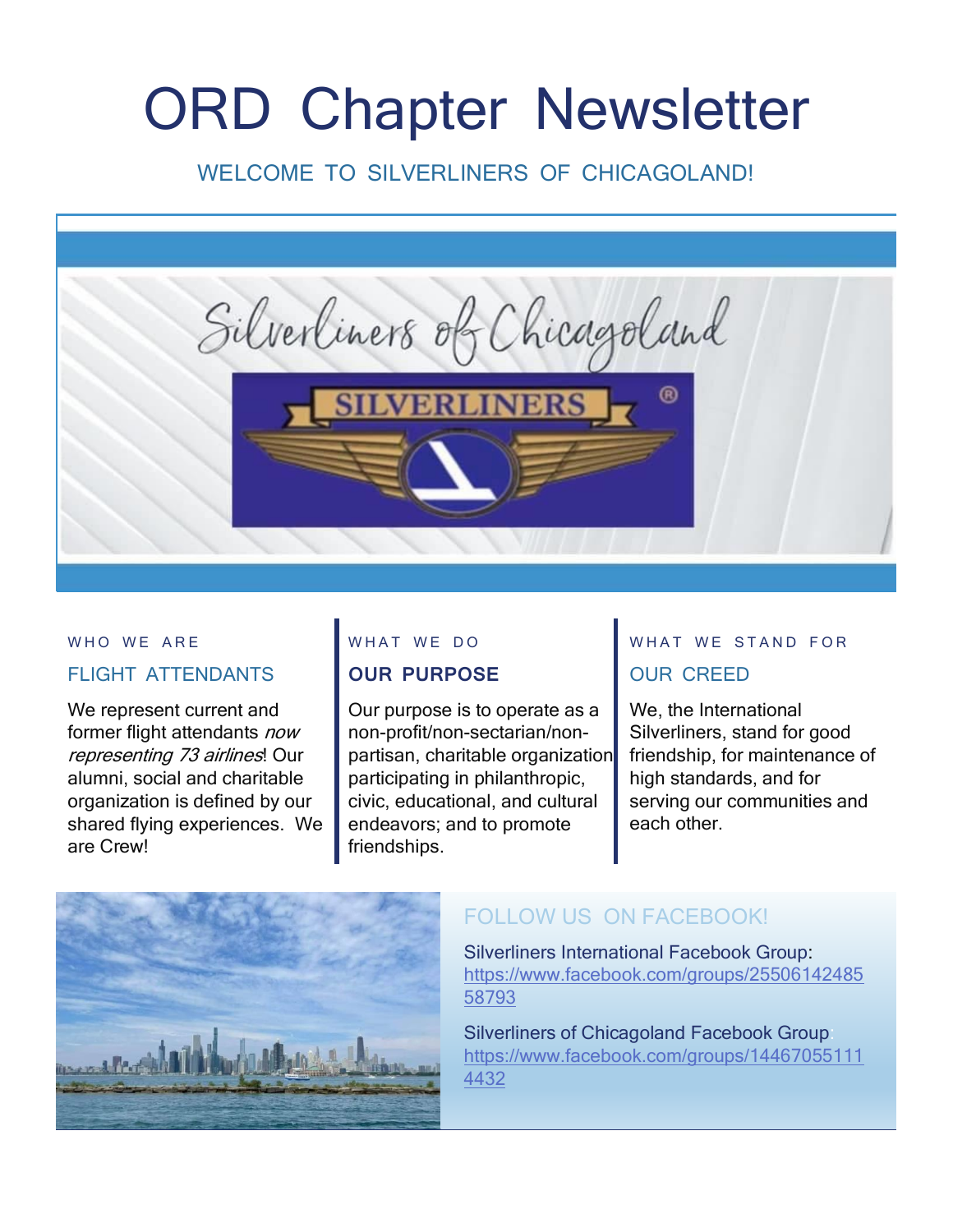

Silverliners of Chicagoland ORD Meeting and Luncheon National Flight Attendant Day, May 31, 2022



Silverliners of Chicagoland Website:<https://chicagolandsilverliners.weebly.com/>

Contact International Silverliners for a Member application! <http://www.thesilverliners.org/>

Bobbie Anderson Today, TWA-JFK: ORD President Email us at: chicagoland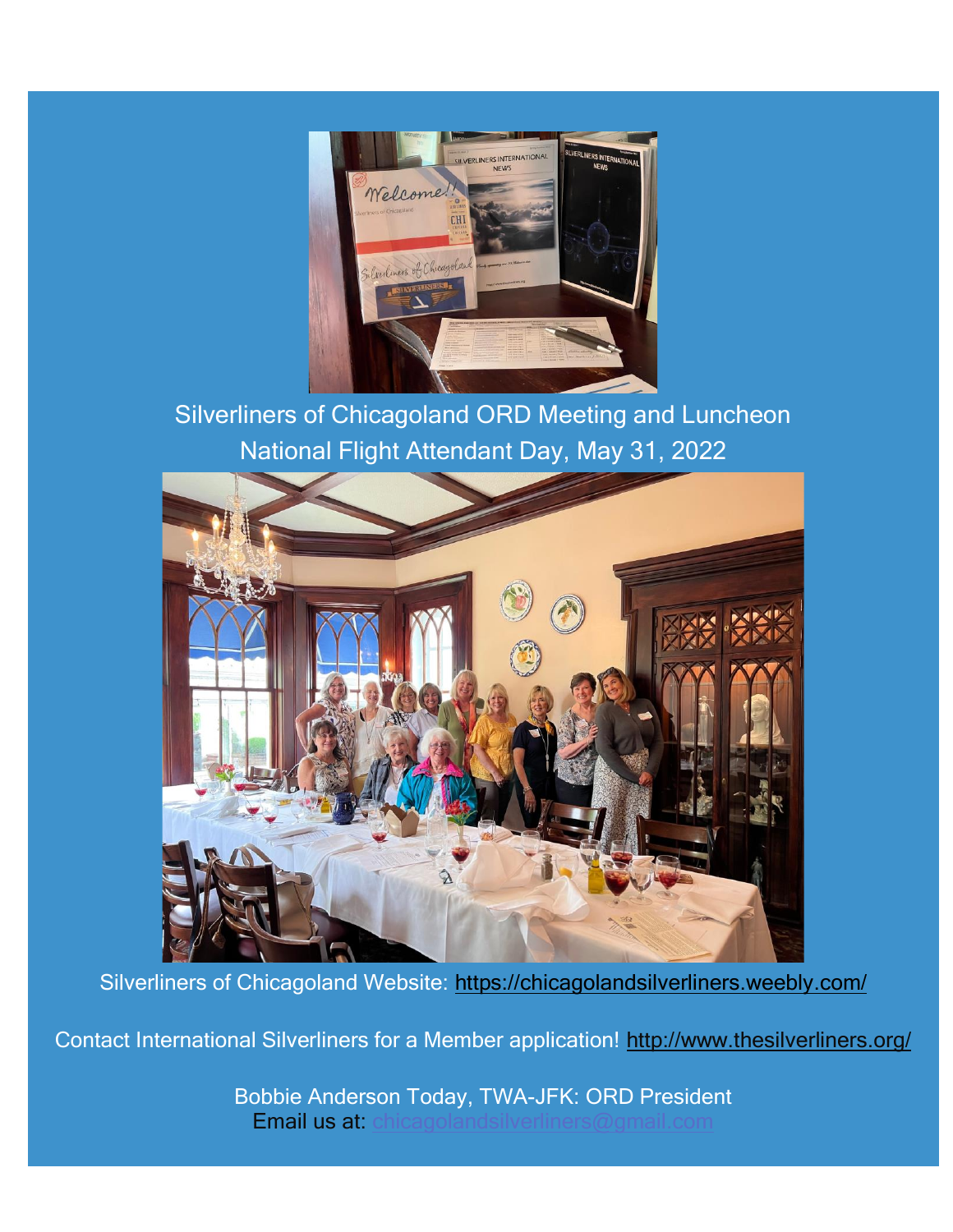## OUR LOCAL CHARITY: HONOR FLIGHT CHICAGO!

#### **HONOR. THANK. INSPIRE.**

Honor Flight Chicago recognizes the bravery, determination, and patriotism of our nation's senior war veterans with a one-of-a-kind journey to Washington, D.C. The trip is only one day, but the experience is life-changing!

This Day of Honor in Washington, D.C., visiting the memorials built in tribute to the service of our veterans from WWII, the Korean War, and the Vietnam War is provided at no cost to the veteran and is intended as a heartfelt thank you for their service and sacrifice from a grateful nation.

For More Information: <https://www.honorflightchicago.org/>



### MEMBERSHIP

SILVERLINERS MEMBERSHIP BENEFITS

Each member receives the Silverliners International News Magazine twice a year! This publication is packed with chapter and member information, photos, flight attendant stories (My FAVORITE), and upcoming events. Members also receive an Annual Directory including contact information including years flown and our domiciles. Our President and Board Members also send out Jet Blasts and emails keeping our membership up to date with news about each other.

**"Become a part of an organization with a common bond that unlocks** 

**doors to past friendships and acquaints you with new ones."**